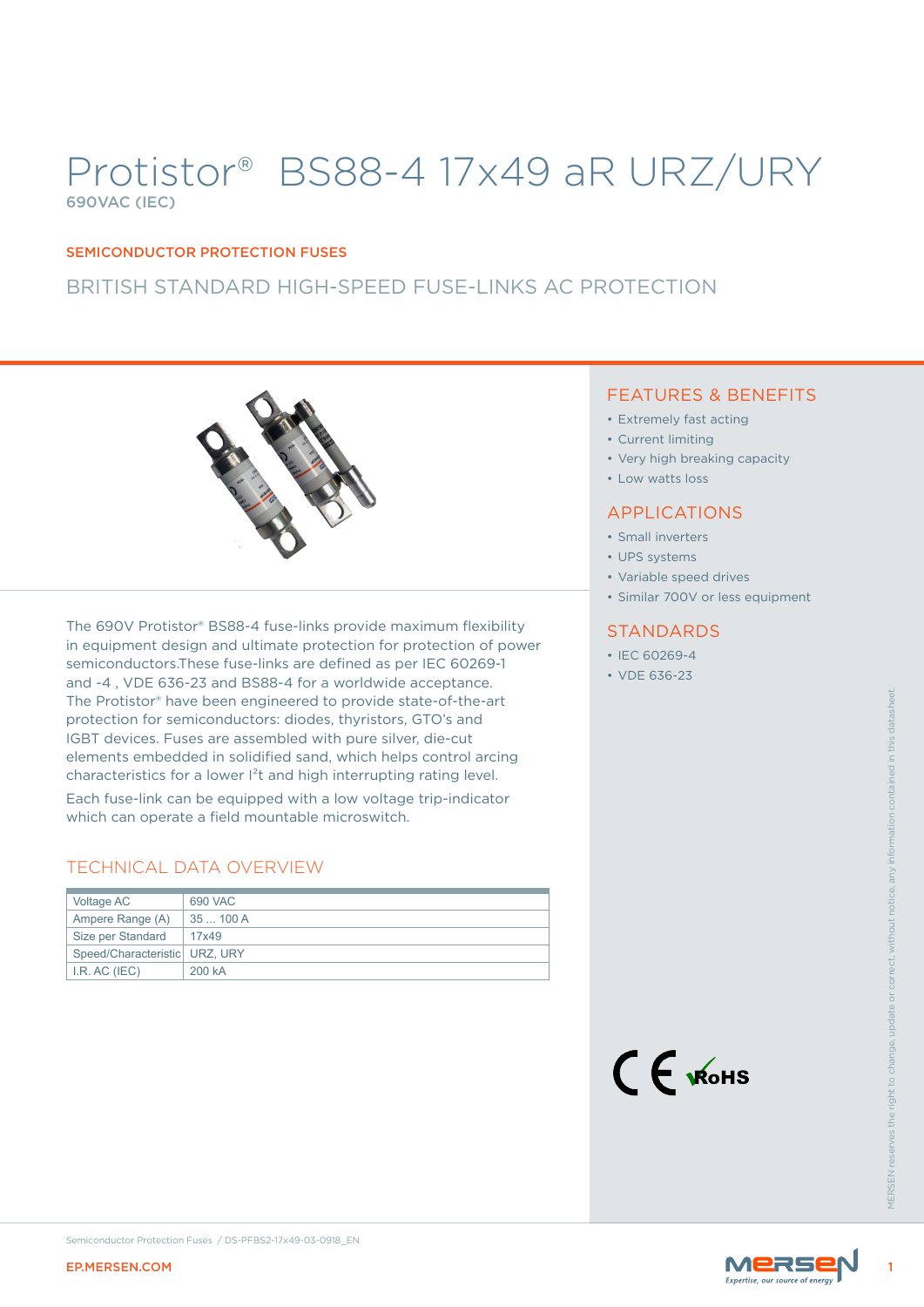### PRODUCT RANGE



BS17UZ69V63

#### **Size 17x49 aR URZ/URY 690VAC without trip-indicator**

| Catalog<br>number  | Item<br>number | <b>Rated voltage</b><br>AC (IEC) | <b>Rated current</b><br>In. | Pre-arcing I <sup>2</sup> t | Clearing I <sup>2</sup> t at<br><b>Rated Voltage</b> | <b>Rated breaking</b><br>capacity AC | <b>Power dissipation</b><br>at I <sub>n</sub> | Package | Weight          |
|--------------------|----------------|----------------------------------|-----------------------------|-----------------------------|------------------------------------------------------|--------------------------------------|-----------------------------------------------|---------|-----------------|
| <b>BS17UZ69V35</b> | L221247        | 690 V                            | 35 A                        | $53A^2s$                    | $330A^2s$                                            | 200 kA                               | 11 W                                          | 10      | 35 <sub>g</sub> |
| BS17UZ69V40        | M221248        | 690 V                            | 40 A                        | $69A^2s$                    | 430 $A^2S$                                           | 200 kA                               | 13.5 W                                        | 10      | 35 <sub>g</sub> |
| <b>BS17UZ69V45</b> | N221249        | 690 V                            | 45A                         | $96A^2s$                    | $610A^2s$                                            | 200 kA                               | 14.5 W                                        | 10      | 35 <sub>g</sub> |
| BS17UZ69V50        | P221250        | 690 V                            | 50 A                        | $155A^2s$                   | $970A^2s$                                            | 200 kA                               | 17 W                                          | 10      | 35 <sub>g</sub> |
| BS17UZ69V63        | Q221251        | 690 V                            | 63A                         | $210A^2s$                   | 1320 $A^2S$                                          | 200 kA                               | 19.5 W                                        | 10      | 35 <sub>g</sub> |
| <b>BS17UY69V71</b> | R221252        | 690 V                            | 71 A                        | $240A^2s$                   | $1510A^2s$                                           | 200 kA                               | 24 W                                          | 10      | 35 <sub>g</sub> |
| <b>BS17UY69V80</b> | S221253        | 690 V                            | 80 A                        | $390A^2s$                   | $2450A^2s$                                           | 200 kA                               | 25.5 W                                        | 10      | 35 <sub>g</sub> |
| <b>BS17UY69V90</b> | T221254        | 690 V                            | 90 A                        | $520A^2s$                   | $3250A^2s$                                           | 200 kA                               | 27 W                                          | 10      | 35 <sub>g</sub> |
| BS17UY69V100       | V221255        | 690 V                            | 100 A                       | $625A^2s$                   | $3900A^2s$                                           | 200 kA                               | 33 W                                          | 10      | 35 <sub>g</sub> |



BS17UZ69V63P

#### **Size 17x49 aR URZ/URY 690VAC with seperated trip-indicator**

| Catalog<br>number   | Item<br>number | <b>Rated voltage</b><br>AC (IEC) | <b>Rated current</b><br>$\mathbf{I}_{n}$ | Pre-arcing I <sup>2</sup> t | Clearing I <sup>2</sup> t at<br><b>Rated Voltage</b> | <b>Rated breaking</b><br>capacity AC | Power dissi-<br>pation<br>at <sub>h</sub> | Package | Weight          |
|---------------------|----------------|----------------------------------|------------------------------------------|-----------------------------|------------------------------------------------------|--------------------------------------|-------------------------------------------|---------|-----------------|
| BS17UZ69V35P        | W221256 690 V  |                                  | 35 A                                     | $53A^2s$                    | 330 A <sup>2</sup> s                                 | 200 kA                               | 11 W                                      | 10      | 50 <sub>g</sub> |
| <b>BS17UZ69V40P</b> | X221257        | 690 V                            | 40 A                                     | $69A^2s$                    | 430 $A^2S$                                           | 200 kA                               | 13.5 W                                    | 10      | 50 <sub>g</sub> |
| <b>BS17UZ69V45P</b> | Y221258        | 690 V                            | 45 A                                     | $96A^2s$                    | $610A^2s$                                            | 200 kA                               | 14.5 W                                    | 10      | 50 <sub>g</sub> |
| <b>BS17UZ69V50P</b> | Z221259        | 690 V                            | 50 A                                     | $155A^2s$                   | $970A^2s$                                            | 200 kA                               | 17 W                                      | 10      | 50 <sub>g</sub> |
| <b>BS17UZ69V63P</b> | A221260        | 690 V                            | 63A                                      | $210A^2s$                   | 1320 $A^2S$                                          | 200 kA                               | 19.5 W                                    | 10      | 50 <sub>g</sub> |
| <b>BS17UY69V71P</b> | B221261        | 690 V                            | 71 A                                     | $240A^2s$                   | $1510A^2s$                                           | 200 kA                               | 24 W                                      | 10      | 50 <sub>g</sub> |
| <b>BS17UY69V80P</b> | C221262        | 690 V                            | 80 A                                     | $390A^2s$                   | 2450 A <sup>2</sup> s                                | 200 kA                               | 25.5 W                                    | 10      | 50q             |
| BS17UY69V90P        | D221263        | 690 V                            | 90 A                                     | 520 A <sup>2</sup> s        | $3250A^2s$                                           | 200 kA                               | 27 W                                      | 10      | 50 <sub>g</sub> |
| BS17UY69V100P       | E221264        | 690 V                            | 100 A                                    | $625A^2s$                   | 3900 A <sup>2</sup> s                                | 200 kA                               | 33 W                                      | 10      | 50 <sub>g</sub> |
|                     |                |                                  |                                          |                             |                                                      |                                      |                                           |         |                 |
|                     |                |                                  |                                          |                             |                                                      |                                      |                                           |         |                 |

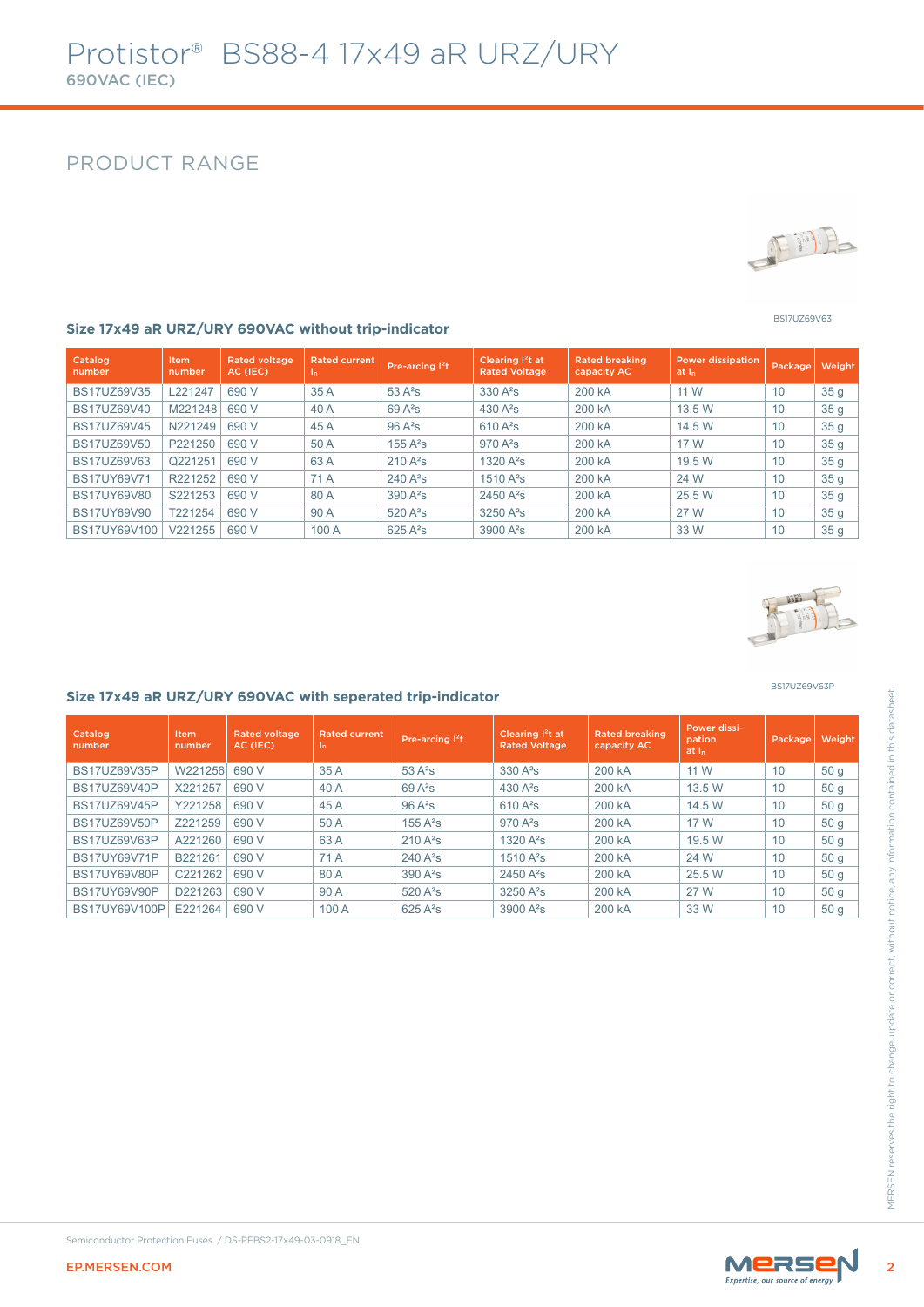### TIME CURRENT CHARACTERISTIC CURVES

#### **URZ - With and Without Trip Indicator**



RMS value of prospective current (A) +/- 8%

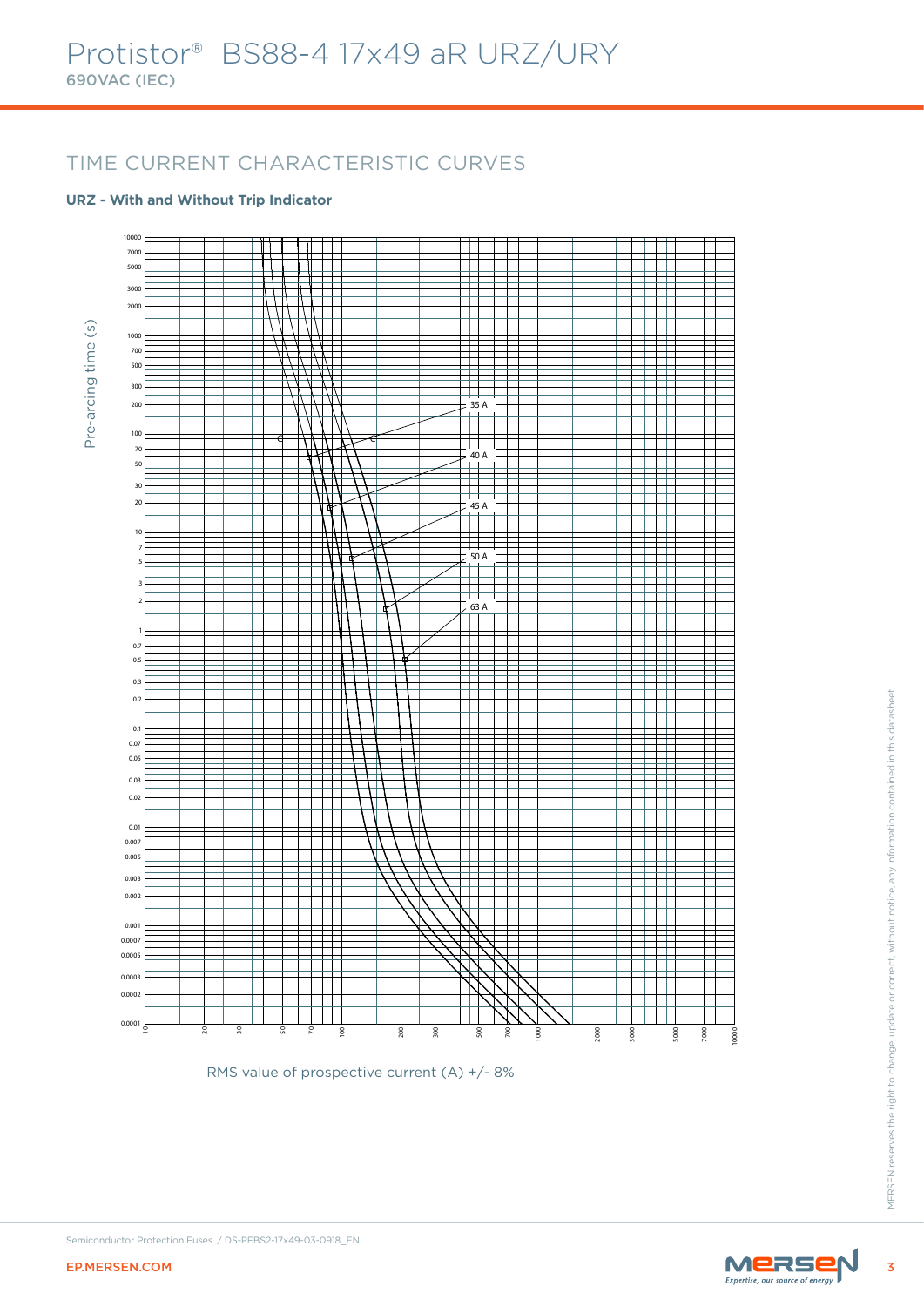### TIME CURRENT CHARACTERISTIC CURVES

#### **URY - With and Without Trip Indicator**



RMS value of prospective current (A) +/- 8%

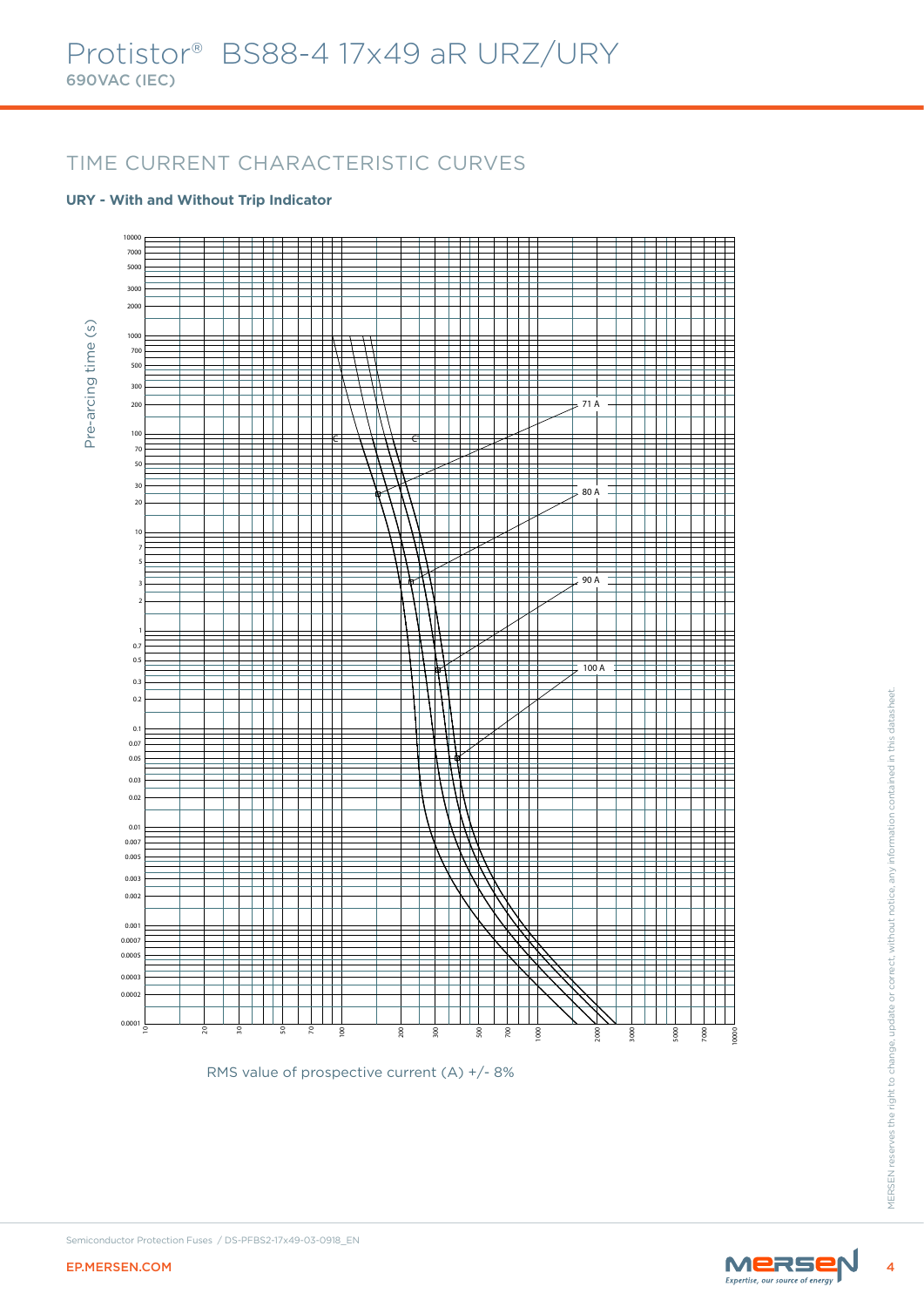# CUT-OFF CURRENT CHARACTERISTIC

#### **URZ - With and Without Trip Indicator**



50 Hz RMS symmetrical prospective current Ip (A)



**URY - With and Without Trip Indicator**

50 Hz RMS symmetrical prospective current Ip (A)

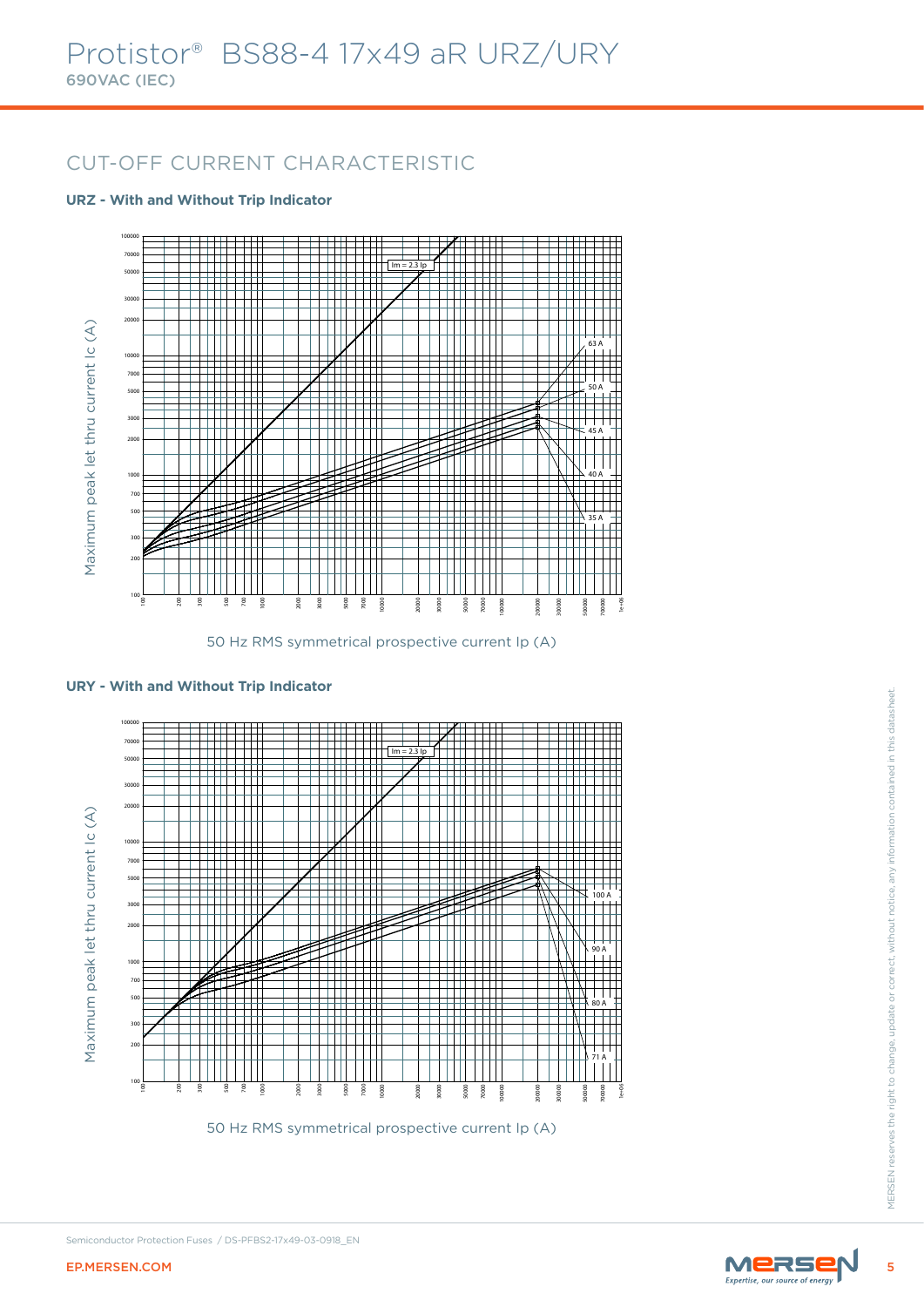# I²T MULTIPLIER COEFFICIENT

### **URY & URZ - With and Without Trip Indicator**



# CHARACTERISTICS TOTAL I²T CURVE

### **URZ - With and Without Trip Indicator**



50Hz RMS symetrical prospective current (Ip)(A)





Semiconductor Protection Fuses / DS-PFBS2-17x49-03-0918\_EN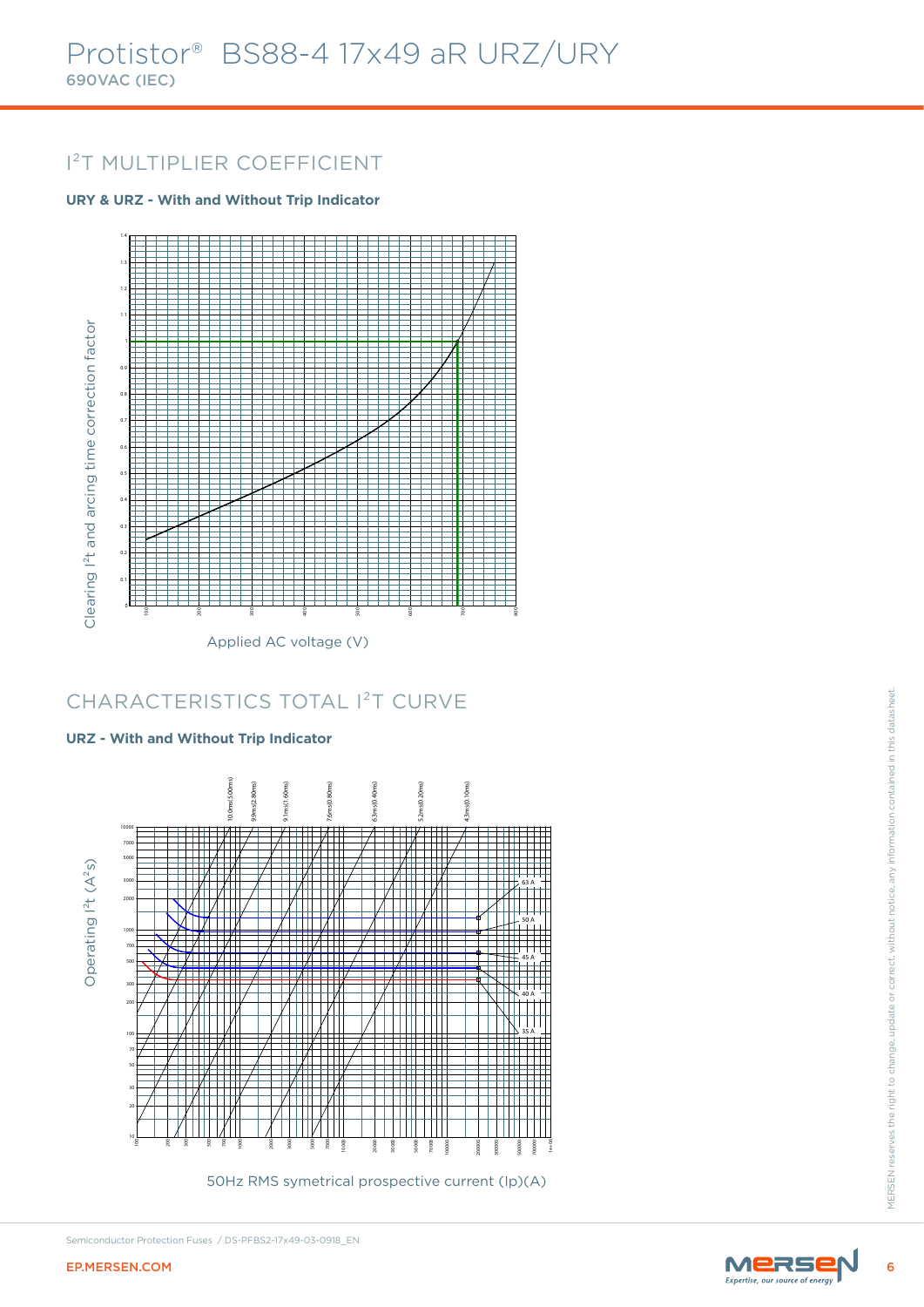# CHARACTERISTICS TOTAL I²T CURVE

### **URY - With and Without Trip Indicator**



50Hz RMS symetrical prospective current (Ip)(A)

### POWER DISSIPATION

### **URY & URZ - With and Without Trip Indicator**



% of rated current



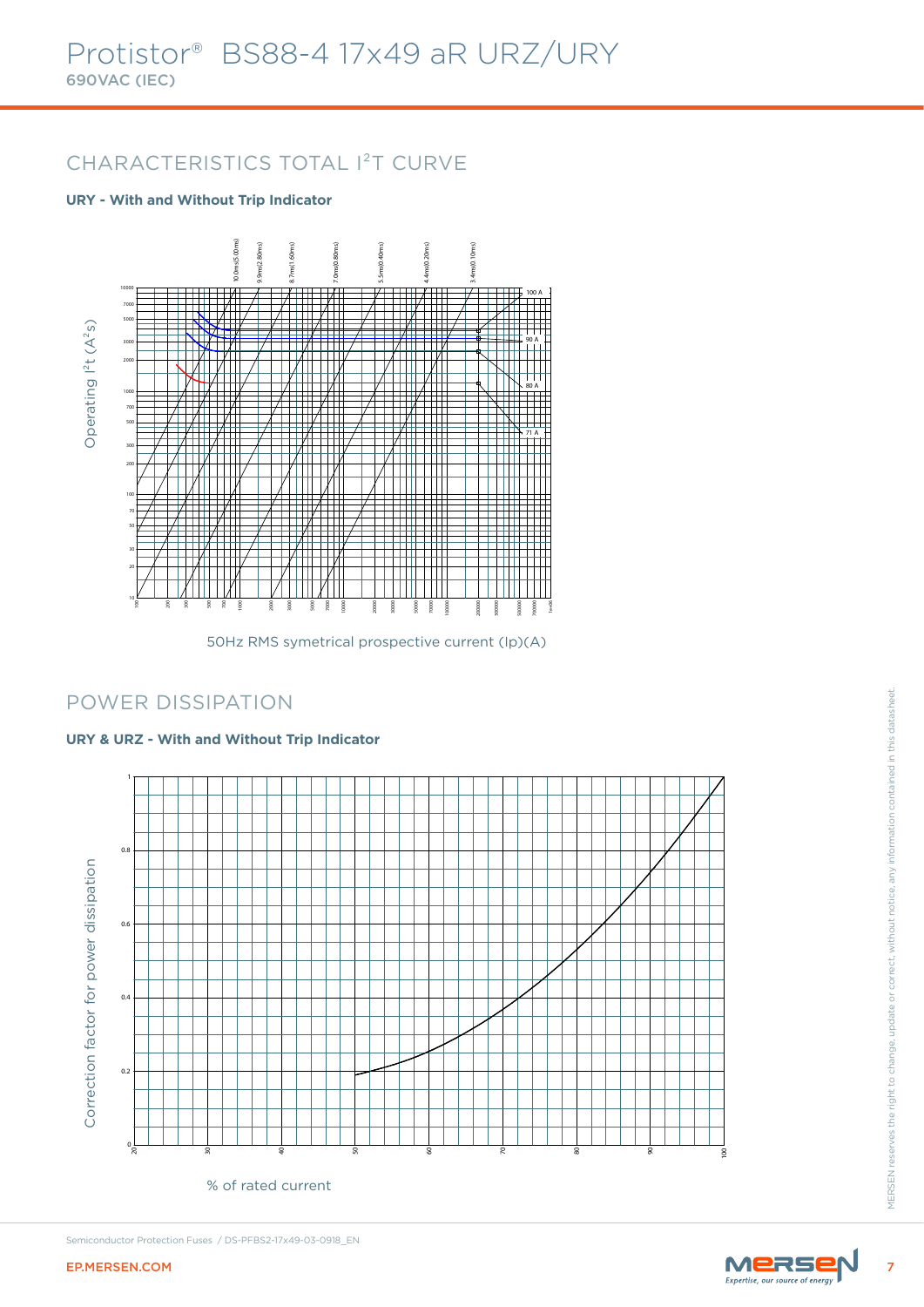### PEAK ARC VOLTAGE

### **URY & URZ - With and Without Trip Indicator**



Applied AC voltage (V)

### DIMENSIONS

### **Without trip indicator**





Dimensions in mm